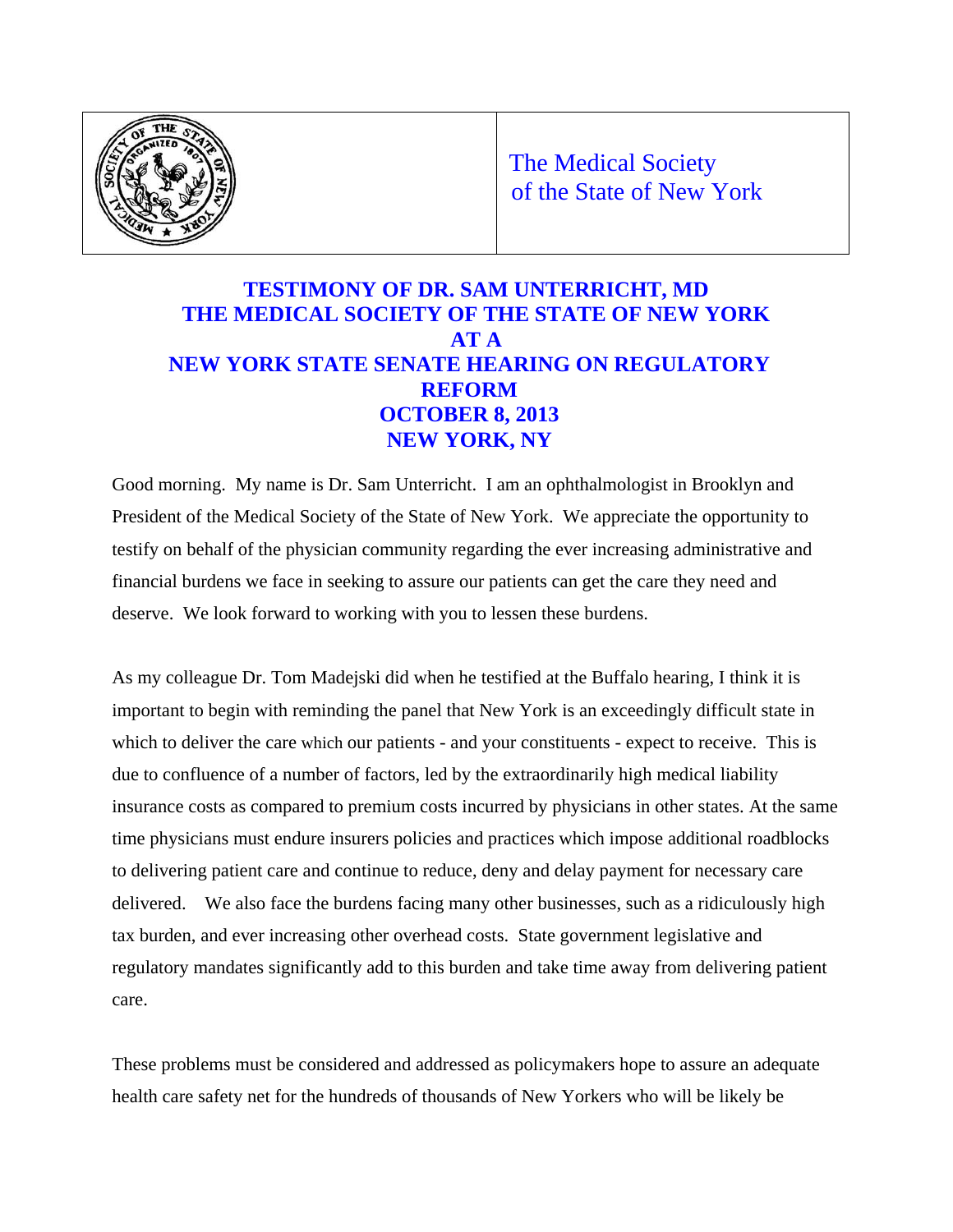obtaining health insurance coverage for the first time through the State's Health Insurance Exchange which opened for enrollment last week.

Recently MSSNY conducted a survey with over 800 physician respondents to gauge physician perspective of a variety of issues relating to New York State's health care delivery system. Notably, over one-third (34%) of the respondents indicated that they were "seriously considering" retiring from practice in the next two years, and over 37% indicated that they plan to reduce the services they deliver over the next two years. Also, 16 % indicated they are "strongly considering" leaving the state in the next 2 years.

The study also showed that only 35% of physicians would affirmatively recommend to their children or younger family members that they become physicians and **only 22%** of physicians would affirmatively recommend to medical students that they practice in New York State.

These statistics are a frightening indictment of our already fragile health care system. What will this mean for our health care delivery in the future?

Certainly, there are many issues that must be looked at, but as the theme for your hearing today is insurance, I will focus my remarks on insurance related issues.

#### **A. WE NEED TO REFORM NEW YORK'S LIABILITY SYSTEM**

Many New York physicians, particularly those right here in New York City as well as in Long Island and the lower Hudson Valley, must pay extraordinary medical liability insurance premiums to be able to continue to deliver care to their patients. While physicians in many other states have seen their premiums reduced in the last several years, New York physicians' liability premiums continue to rise, and face far greater liability insurance costs and exposure than their colleagues in other states.

And while some may argue that it's the fault of the insurance companies, New York's Department of Financial Services must actually approve the rates that are charged by the medical liability insurance companies, to prevent insurers from overcharging for this essential coverage. The situation is actually even worse, since some New York insurance companies may have inadequate reserves. By the criteria that other states use, those companies would not be allowed to write insurance, and if they were challenged would not be able to pay large claims, exposing both patients and physician personal assets.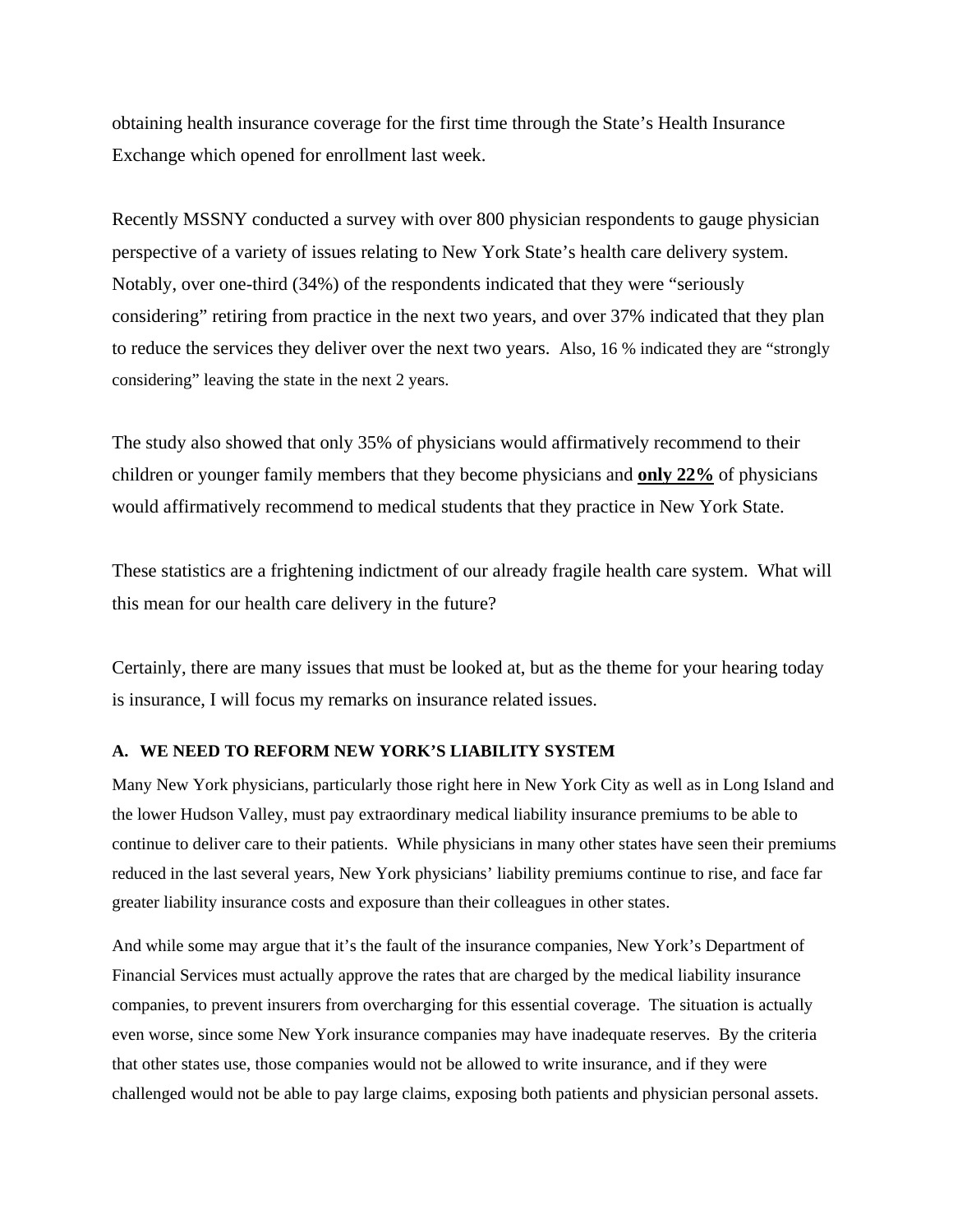There are numerous hospitals which cannot afford to purchase malpractice coverage at all and self-insure; one large award would wipe out these hospital's assets. Despite these potential insufficiencies in coverage, our premiums keep trending higher and, for physicians in the NYC-metropolitan area, are among the very highest in the nation.

By way of example, a neurosurgeon practicing on Long Island must pay an astounding \$331,295 for just one year of insurance coverage and an OB-GYN practicing in the Bronx or Staten Island must pay \$192,412. Other high risk specialties include cardiac surgery, vascular surgery, bariatric surgery, orthopedic surgery and reconstructive surgery, pay well over \$100,000 per year! Our physician survey showed that nearly 40% of the respondents indicated that medical liability insurance costs consumed at least 10% of their practice revenue, and nearly 16% indicated that it consumed at least 20% of their practice revenue. And nearly 40% said high liability costs are the biggest or second biggest impediment to delivering care in New York.

And while many other states passed liability reforms which have resulted in reduction in premium costs for their physicians, New York physicians' premiums continue to rise every year. Something has got to give.

According to one report, there were over \$760 million in medical liability payments in New York State in 2011, nearly 250% higher than the state with the second highest total (Pennsylvania, \$316 million) and nearly 350% higher than California (\$222 million) and Florida (\$203 million).

Remarkably, New York's per capita medical liability payment of \$38.99 far exceeds the second highest state Pennsylvania (which is \$24.77) and third highest state New Jersey (which is \$23.31). And even highly urbanized Illinois is nearly three times less at \$15.57.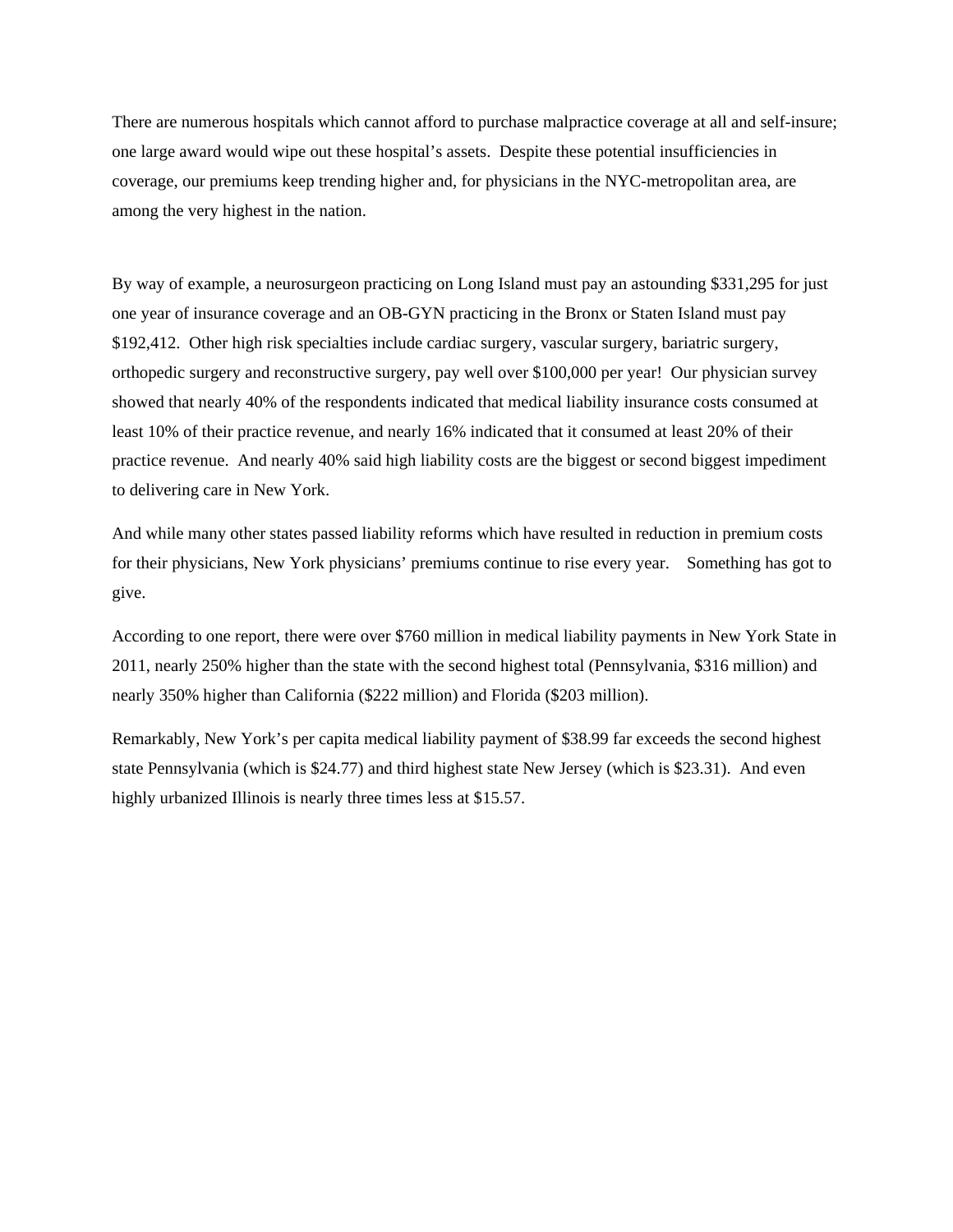

*Source: Deidtrich Healthcare Report* 

Faced with similar problems, many other states have passed comprehensive medical liability reform legislation. And it has demonstrated significant results in reducing liability insurance costs. According to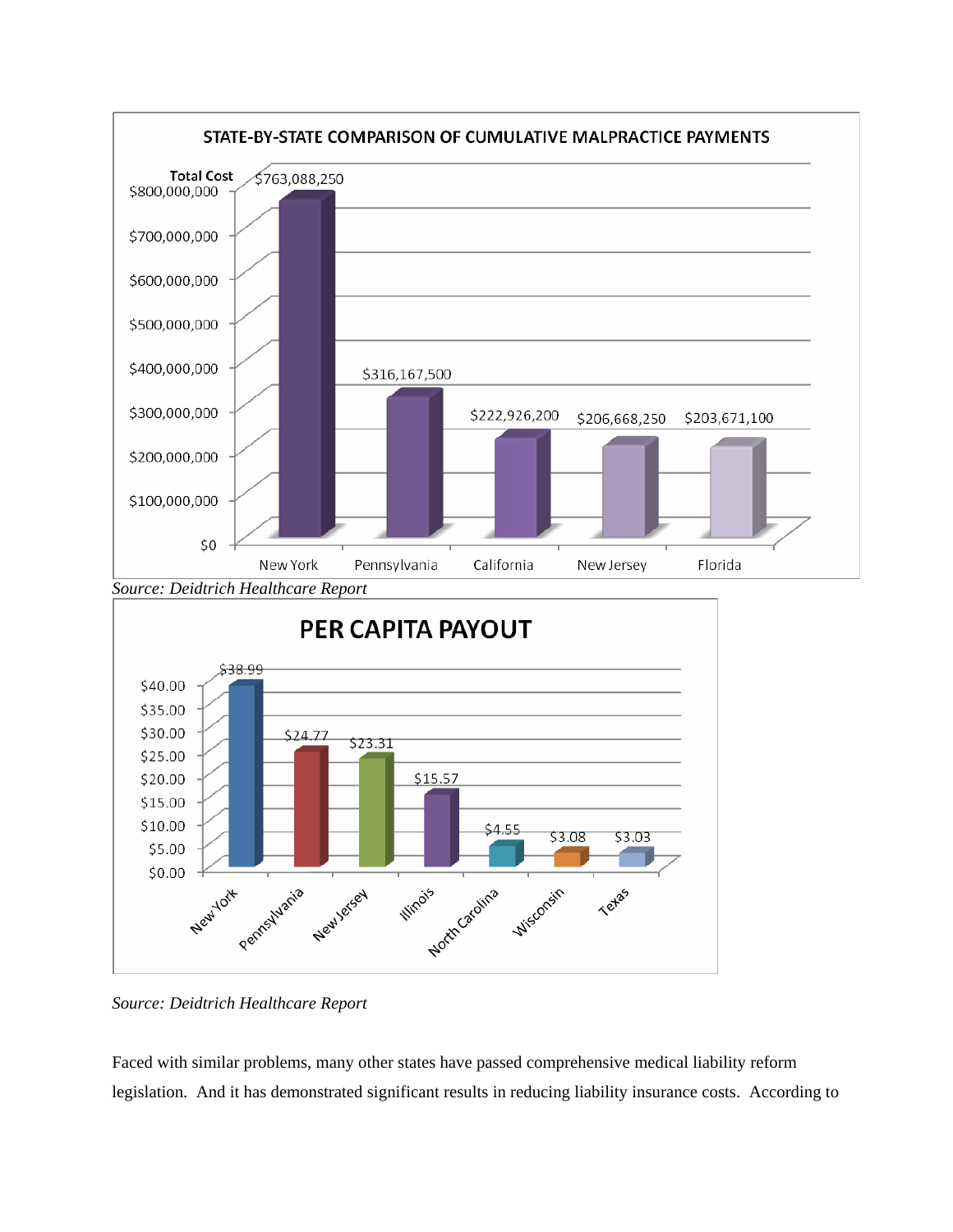the Texas Alliance for Patient Access, 90% of Texas physicians have seen a minimum 30% reduction in their premiums since the enactment of comprehensive reform there in 2003. And according an article in a 2012 edition of the *San Antonio Business Journal* by an expatriate New York female Ob-GYN who left to go to Texas because she couldn't deliver enough babies to meet her overhead costs, of the more than 27,000 physicians that have been licensed to practice in Texas since 2003, nearly 2,000 did their training or had an active practice in New York

It is also noteworthy that in Los Angeles, California, in a state where strong medical liability reforms were enacted in the mid-1970s, OB-GYNs pay less than 1/4 the premiums that OB-GYNs in Nassau and Suffolk County pay. Why must we be so disadvantaged when compared to other states?



*Source: Medical Liability Monitor* 

In addition to the impact on physicians and patients, there is also a larger societal issue - the impact on cost of all health care, and its attendant impact on health insurance premiums paid by businesses and the State. Several studies have shown that billions of dollars are unnecessarily spent each year due to the practice of defensive medicine, such as unnecessary MRIs, CT scans and specialty referrals. The exact impact varies based upon which studies you read, but many show its cost to be significant. For example, a 2009 study by the Congressional Budget Office (CBO) showed that enactment of medical liability reforms would reduce the federal deficit by \$54 billion over 10 years largely due to reducing defensive medicine. And I would note that the group Patients for Fair Compensation recently estimated that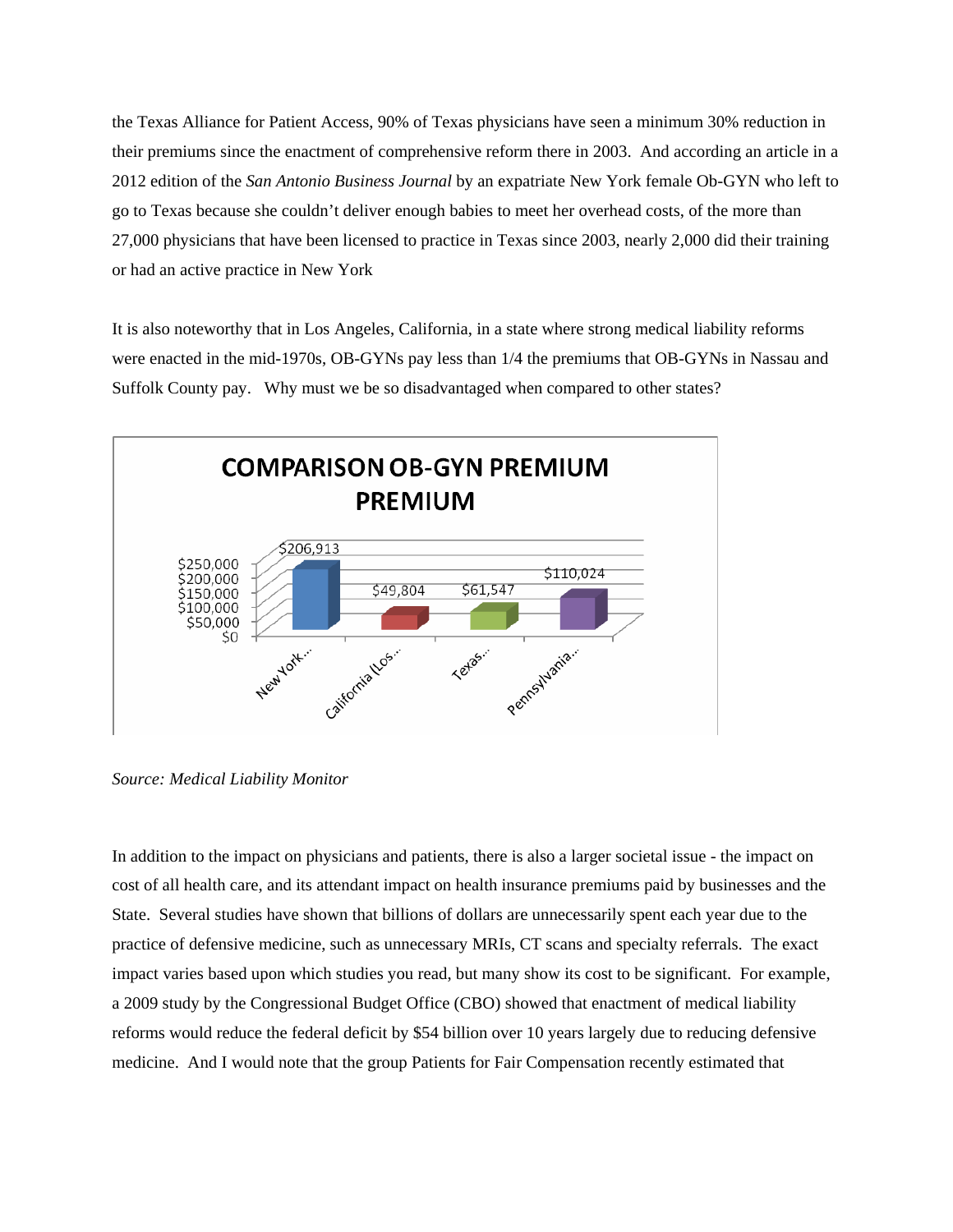enactment of comprehensive medical liability reform could actually reduce defensive medicine costs by \$650 billion.

Some modestly positive steps have occurred to begin to address this problem, including the passage of the Medical Indemnity Fund by the Legislature in 2011 and Office of Court Administration demonstration projects to facilitate early negotiation of medical liability allegations. While promising, these programs have yet to produce any tangible premium relief to physicians. As noted previously, while physician premiums in other states continue to go down, ours continue to go up.

#### We must do more.

New York must follow the lead of the many, many other states who have passed legislation to bring down the gargantuan cost of medical liability insurance. Some of these necessary reforms include:

- o Creating Alternative Systems for Resolving Medical Liability Cases such as a Neurologically Impaired Infants No-Fault fund or legislation to implement medical courts;
- o Assuring Adequate Funding for the state funded Excess Medical Liability Insurance program, and reducing the minimum coverage necessary for obtaining this coverage. We thank the Legislature for rejecting language proposed in the Governor's Executive Budget earlier this year that would have cut the funding, and limited the coverage to certain high-risk specialists and those physicians who participate in the notoriously low and slow-paying Medicaid program.
- o Enact reforms to address some of the flaws in New York's litigation process that promote gamesmanship and lengthy litigation including:
	- 1. Identifying and Assuring Qualified Expert Witnesses many other states have enacted laws requiring experts to practice in the same specialty as the defendant physician and no other state has a law that shields the identity of a testifying expert.
	- 2. Identifying the physician who supplies a Certificate of Merit enabling a medical liability lawsuit to be initiated
	- 3. Reasonable limits on certain non-economic damages as has been enacted in over 30 other states
	- 4. Immunizing statements of apology or regret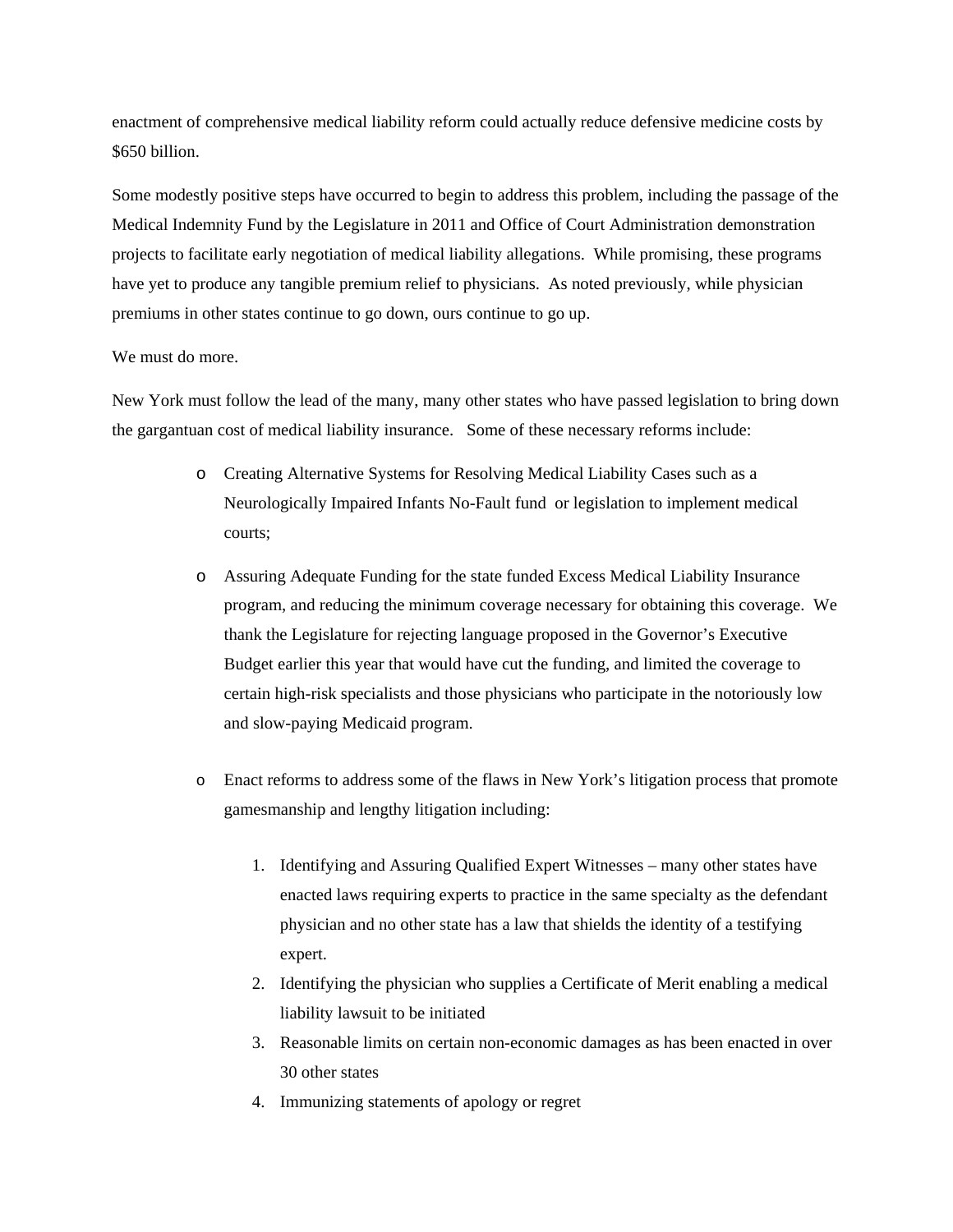## 5. Immunity for physicians providing pro bono care

## **B. WE NEED TO PREVENT UNTENABLE EXPANSIONS OF LIABILITY**

At the same time that physicians and hospitals faced these extraordinary costs, remarkably there are some interest groups continuing to pursue legislation that would radically increase these costs. We urge you as strenuously as we can to oppose any measure to expand the damages recoverable in medical liability actions, including legislation that would:

- Create a "date of discovery" rule for New York's statute of limitations for medical liability actions, which is estimated to increase premiums by 15%.
- Expand "wrongful death" damages to permit "pain and suffering", which is estimated to increase premiums by 53%.
- Permit the awarding of pre-judgment interest in tort actions, which is estimated to increase premiums by 27%
- Eliminate the current statutory limitations on attorney contingency fees in medical liability cases, which is estimated to increase premiums by over 10%.
- Prohibit ex-parte interview by defense counsel of the plaintiff's treating physician.
- Require a non-settling defendant to choose *before* trial whether to reduce their liability by either 1) the amount paid by the settling defendant or 2) by the equitable share of the settling defendant as determined by the jury

Enactment of any of these measures would have calamitous consequences on our health care system. Efforts to reform our medical liability adjudication system must be comprehensive!

## **C. WE NEED TO CREATE ADMINISTRATIVE SIMPLIFICATION IN INSURANCE COMPANY TRANSACTIONS**

We strongly support legislation or other means to create greater administrative simplicity in the submission of claims to insurers and facilitating requests for needed patient care. Greater uniformity could produce greater savings in the health care system. One recent study showed that physicians spent the equivalent of three work weeks annually on administrative tasks required by health plans, with a cumulative cost of \$31 billion, and a per physician cost of nearly \$70,000. MSSNY supports a number of measures to reduce the administrative hassles experienced by physicians, and reduce the paperwork headache that gets in the way of delivering patient care, including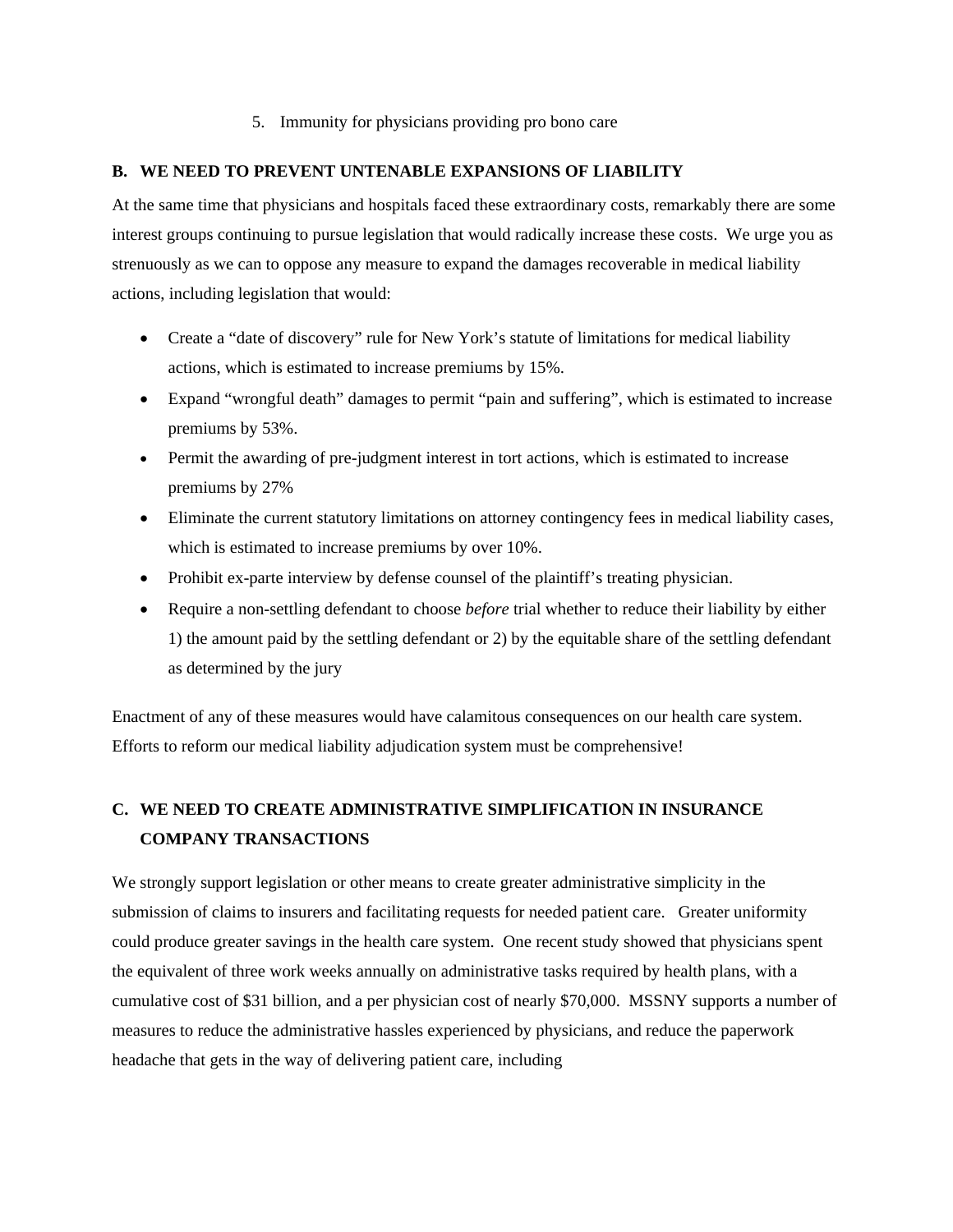o **Assuring greater uniformity in claim submission forms** - Right now New York State Medicaid, Workers compensation and No-Fault all have their own unique claim submission forms mandated by the State Department of Health, the Workers Compensation Board and Department Of Financial Services, respectively. And all these forms are different than the forms physicians submit to commercial health insurers. In some cases, these forms can be incredibly burdensome to complete. For example, in 2010, the Workers Compensation Board decided to withdraw the required use of new injury report forms after a huge number of physicians dropped out of the workers compensation program, particularly in the Rochester area, in response to the complexity of the forms. We are pleased to hear that the Board is undertaking a complete reevaluation of its claim adjudication process, and hope it will lead to a simplified process that reduces administrative hassles.

o **Assuri**

**ng uniformity in request for needed patient care** – In 2012, the NYS Legislature passed a law mandating the use of a uniform prior authorization form for prescription for our patients enrolled in Medicaid and Medicaid Managed Care. Other states have gone much further and required these uniform prior authorization forms for all medical claims and all forms of health insurance coverage. New York should do the same.

**ng uniformity in health plan care review guidelines -** health plans should use appropriate specialty society-developed treatment care guidelines when reviewing medical necessity determinations; and assure medical necessity determinations are made by physicians practicing with similar clinical training as the physician recommending treatment;

Continuity in our patient's prescription Drug Coverage when formularies/prescription tiers change;

inclusion of patient cost-sharing information on Health Plan ID cards**;** 

greater transparency when a physician contracts with a rental network entity (i.e. MagnaCare, MultiPlan)

o **Assuri**

o and a set of the Assure Assure

o Assure

# o Assure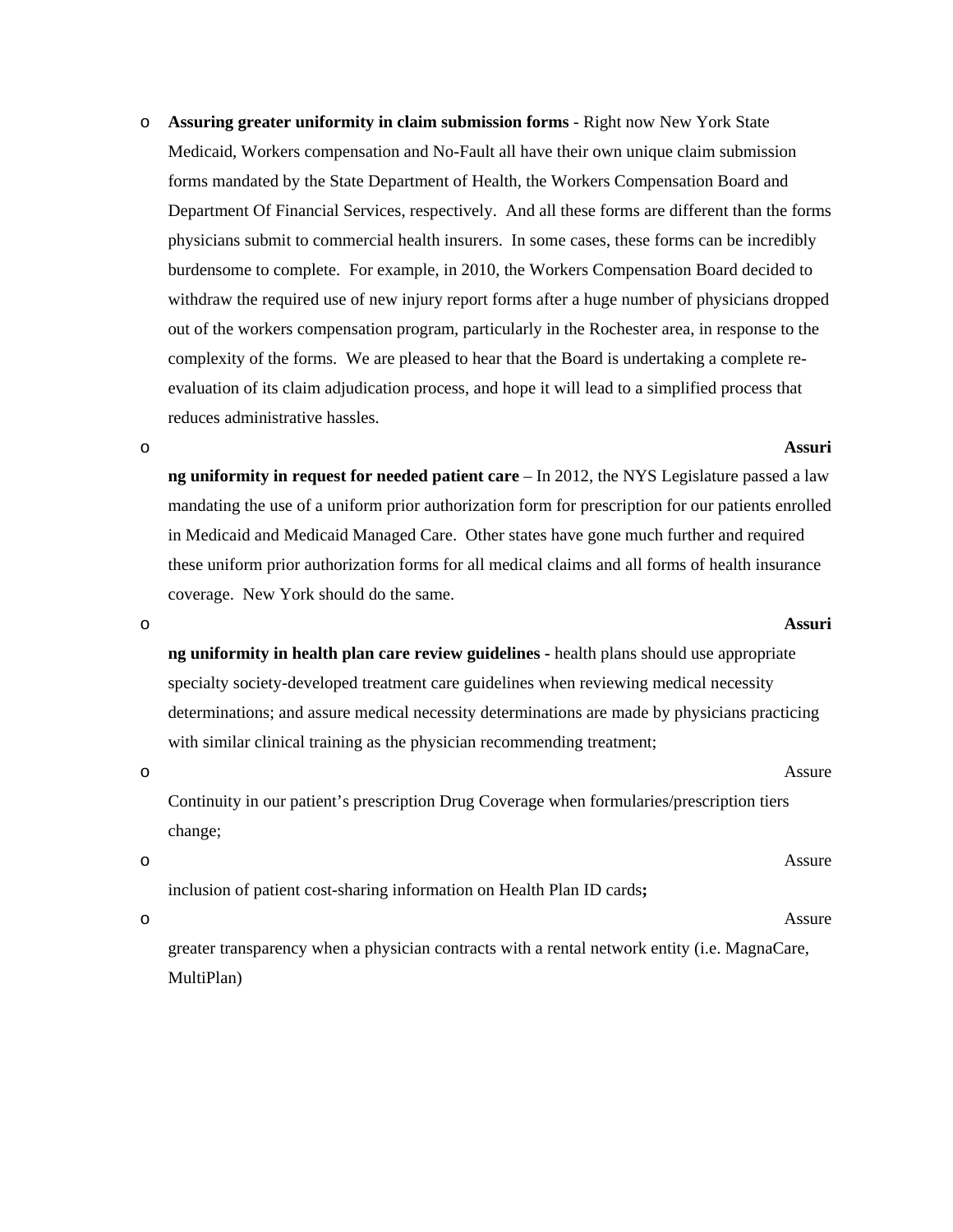

#### Average Practice Cost of Interacting with Health Plans by Specialty

*Source: Changes in Healthcare Financing & Organization, March 2010*

## D. **WE NEED TO REJECT NEW MANDATES**.

Furthermore, there are a number of other proposals under consideration that would impose additional potentially costly mandates on physicians that will interfere with the timely availability of quality patient care, and may very well drive up the cost of health care. We note our strong opposition to the following proposals that have been introduced or under consideration in certain state agencies:

- Opposition to proposals under discussion at the State Public Health and Health Planning Council (PHHPC) that would require physicians to undergo prohibitively expensive Certificate of Need approval if they wish to perform certain medical procedures that are routinely performed in nonhospital settings. We should be reducing Certificate of Need requirements to bring about more competition in health care, not enacting new requirements which may very well place a stranglehold on efforts by physicians to establish collaborative care ventures with other physicians as well as new models for delivering timely quality care.
- Opposition to proposals under discussion by the New York eHealth Collaborative (NYeC) that would mandate physicians adopt inter-operable Electronic Medical Records system and participate on the SHIN-NY.
- Opposition to legislation that would mandate course-specific continuing medical education coursework (such as pain management). MSSNY supports a general requirement for physicians to obtain 50 hours of CME on a biennial basis, but opposes legislative or regulatory mandates for specific courses that may have no connection to a physician's medical practice.